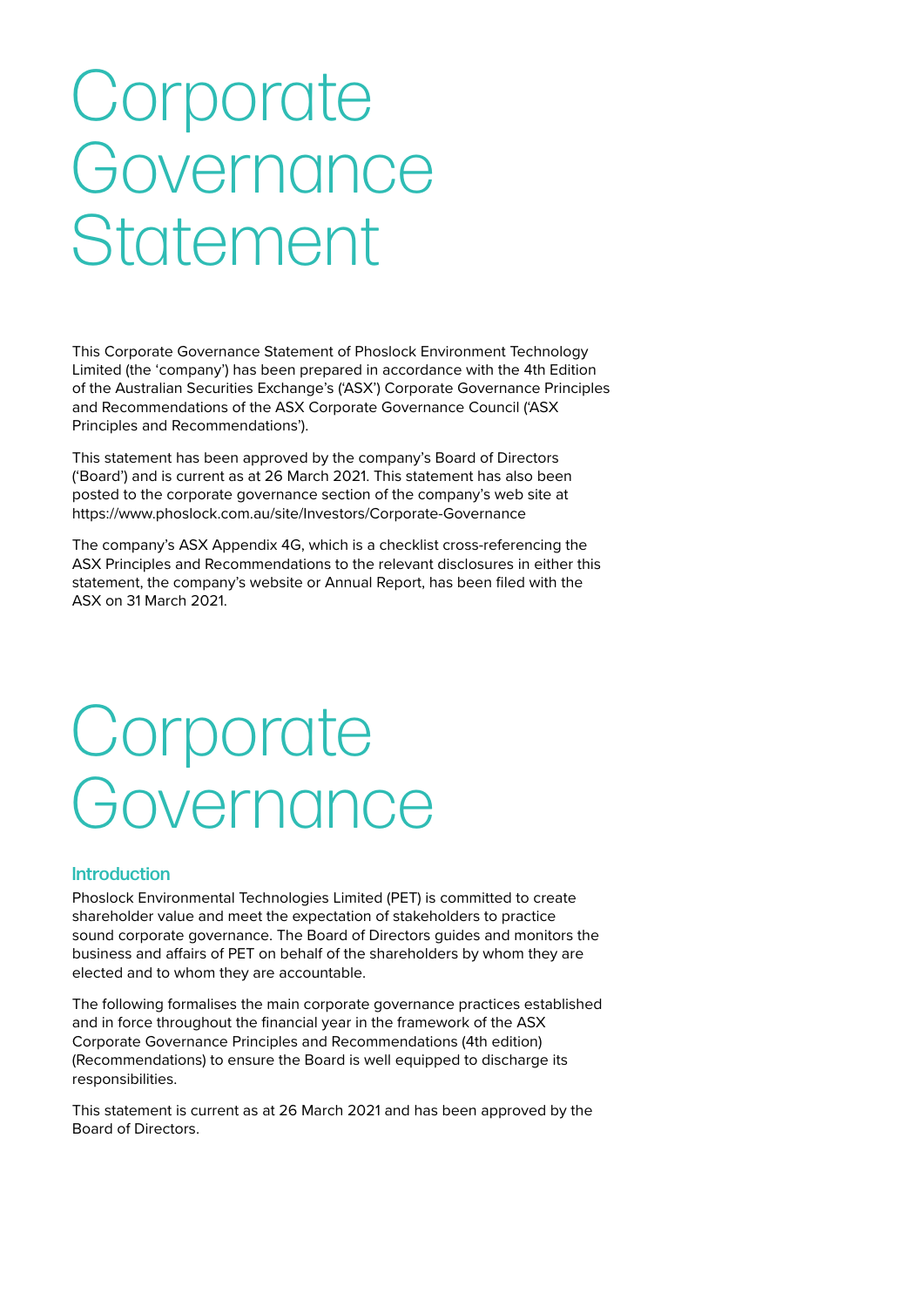#### **Board**

#### Introduction

The role of the Board is to oversee the management of PET as well as provide strategic guidance. We have adopted a Board Charter that formally sets out the functions and responsibilities of the Board, with the objective of the Board being able to perform its role more effectively. This creates a system of checks and balances to provide a balance of authority.

### Composition of the Board

The composition of the Board shall be determined in accordance with the following principles and guidelines:

- The Board should consist of at least 4 Directors, increasing where additional expertise in considered desirable in certain areas.
- The majority of the Board members should be Independent Non-Executive Directors
- The Chair of the Board should be an Independent Non-Executive Director.
- Directors should bring characteristics which allow a mix of qualifications, skills, and experience both nationally and internationally.
- All available information in connection with items to be discussed at a meeting of the Board shall be provided to each Director prior to that meeting.

The current Chair of the Board, Mr Laurence Freedman AM, is a Non-Executive Director and not involved in any day to day decision making of the Company.

The Company Secretary is accountable directly to the Board, through the Chair, on all matters to do with the proper functioning of the Board.

The Board will review its composition on an annual basis to ensure that the Board has the appropriate mix of expertise and experience. When a vacancy exists, for whatever reason, or where it is considered that the Board would benefit from the services of a new Director with particular skills, the Board will select appropriate candidates with relevant qualifications, skills and experience.

Before a person is appointed as Director or put forward for election as a Director, PET undertakes appropriate evaluations. These include independent checks of a candidate's character, experience, education, criminal record, bankruptcy history. External advisers may be used to assist in such a process. The Board will then appoint the most suitable candidate, who must stand for election at the next general meeting of shareholders.

The Primary responsibilities of the Board include:

- The establishment of the long-term goals of the Company and strategic plans to achieve those goals;
- The review and adoption of annual budgets for the financial performance of the Company and monitoring those results on a quarterly basis. This includes the establishment and monitoring of key performance indicators (both financial and nonfinancial) for all significant business processes;
- Ensuring the PET Group has implemented adequate systems of internal control together with appropriate monitoring of compliance activities; and
- The approval of the annual and half-year financial reports.

PET ensures that all Directors and Senior Executives enter into written agreements setting out the terms of their appointment, together with key Company documents and information, setting out their term of office, duties, rights and responsibilities, entitlements on termination and the procedures for dealing with conflicts of interest and the availability of independent professional advice.

The performance of all Directors will be reviewed by the Chair each year. The performance of all key executives, including the Managing Director, is reviewed annually against a set of financial and non-financial goals.

#### Independent professional advice

Each Director has the right to seek independent professional advice at the Company's expense. The prior approval of the Chair will be required, which will not be unreasonably withheld.

#### Remuneration

The Board will review the remuneration packages and policies applicable to the Directors and Senior Executives on an annual basis. Remuneration levels will be competitively set to attract the most qualified and experienced Directors and Senior Executives.

Where necessary the Board will obtain independent advice on the appropriateness of remuneration packages.

#### Nomination Committee

The Committee consists of the full Board. The Company believes that the Committee members are the best qualified members of the Board to effectively perform the functions of the Committee in accordance with the Charter. A copy of Company's Nomination Committee charter can be found on the Company's website www. phoslock.com.au/investors/corporate-governance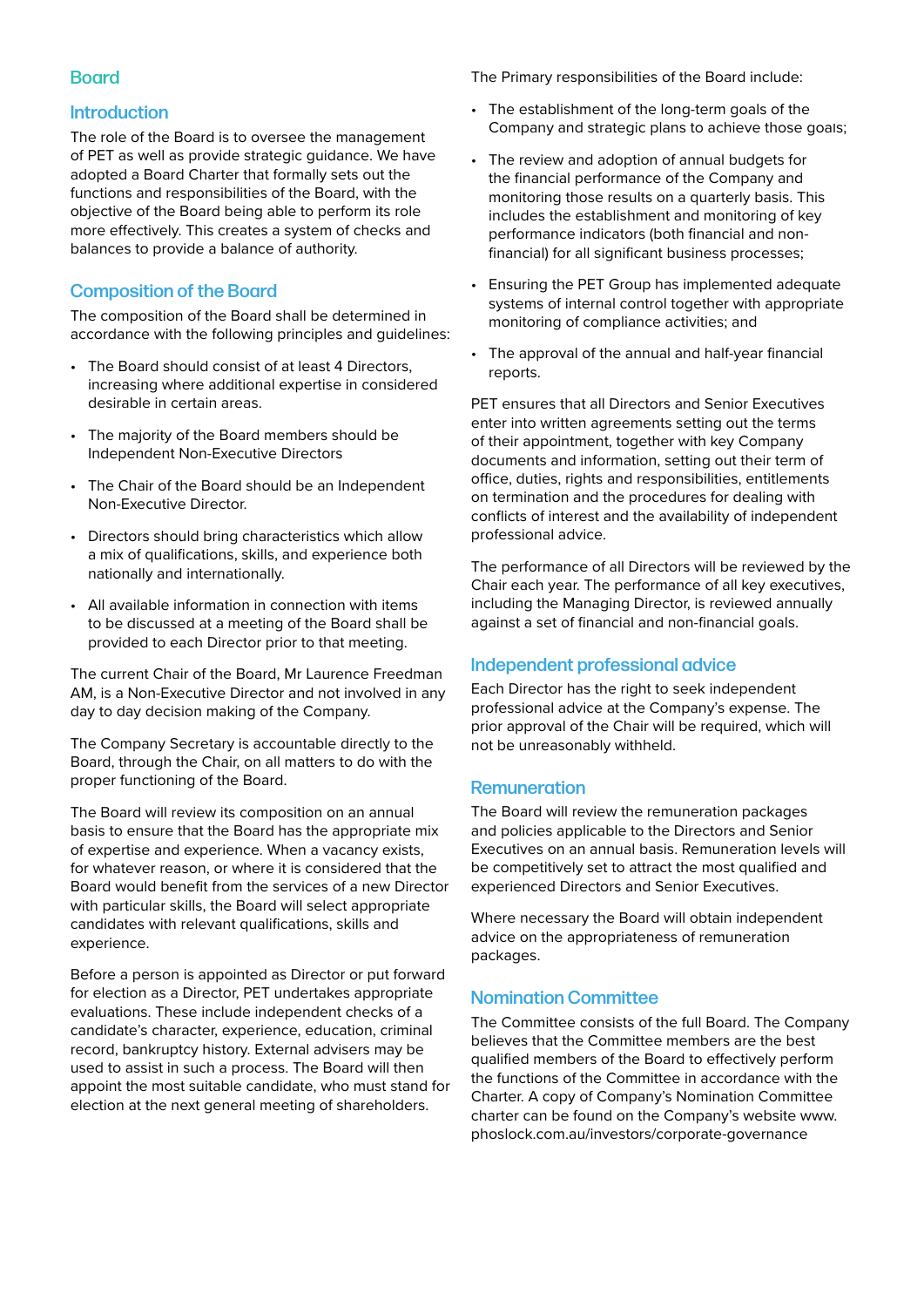#### Audit & Risk Committee

The Board shall maintain an Audit & Risk Committee of at least 2 Directors. Audit & Risk Committee meetings may also be attended, by invitation, by the external auditors. The role of the Committee will be to provide a direct link between the Board and the external auditors.

It will also give the Board additional assurance regarding the quality and reliability of financial information prepared for use by the Board in determining the matters for inclusion in the financial statements.

Before the Board approves the Company's financial statements for each financial period, the Chief Executive Officer and the Chief Financial Officer give the Board a declaration that, in their opinion, the financial records have been properly maintained, that the financial statements complied with the accounting standards and give a true and fair view of the financial position and performance of the Company, and that their opinion had been formed on the basis of a sound system of risk management and internal compliance and control which was operating effectively. A copy of Company's Audit & Risk Committee Charter can be found on the Company's website www.phoslock.com.au/investors/corporategovernance

The responsibilities of the Audit & Risk Committee include:

- Monitoring compliance with regulatory requirements;
- Improving the quality of the accounting function;
- Reviewing external audit reports to ensure that where major deficiencies or breakdowns in controls or procedures have been identified appropriate and prompt remedial action is taken by management; and
- Liaising with the external auditors and ensuring that the annual audit and half-year review are conducted in an effective manner.

The Committee will review the performance of the external auditors on an annual basis. Nomination of auditors will be at the discretion of the Committee.

The Audit & Risk Committee will also oversee the PET Group policies and procedures in relation to risk management and internal control systems. The policies are designed to identify, assess, manage and monitor strategic, operational, financial and project risks and mitigate the impact in the event that they materialize.

#### Business risk

The Board will mentor and receive advice on areas of operational and financial risks and consider strategies for appropriate risk management arrangements.

Specific areas of risk identified initially and regularly considered at Board Meetings include risks associate with business and investment, new and rapidly evolv markets, technological change, competition and business and strategic alliances, the environment and continuous disclosure obligations.

#### Authority limits

The Board shall annually review the level of authority limits for the Managing Director and Senior Management. That review shall coincide with the approval of the annual budgets.

#### **Confidentiality**

The Board members are required to ensure that all Company business is kept confidential by each Director and Officers in control.

#### Ethical standards

PET has a Code of Conduct that provides an outline of the standards of ethical behavior expected of Directors and employees and provides accountability of unethical practices. The Code of Conduct also includes PET's statement of values.

The Board's policy is for the Directors and Senior Management to conduct themselves with the highest ethical standards. All Directors and employees will be expected to act with integrity and objectivity, striving at all times to enhance the reputation and performance of the Company. A copy of Company's Code of Conduct can be found on the Company's website www. phoslock.com.au/investors/corporate-governance

#### Trading in Phoslock Environmental Technologies Limited Securities

The Board's policy with regard to trading in the Company's securities is that prior to any transaction, Directors and officers must obtain clearance from the Chair, Managing Director or Company Secretary to ensure that no transactions are made where the Director or officer is in possession of price sensitive information. A copy of Company's Share Trading Policy can be found on the Company's website www. phoslock.com.au/investors/corporate-governance

#### **Confidentiality**

The Board members are required to ensure that all Company business is kept confidential by each Director and Officer in control.

#### Dealing with conflicts of interest

A potential conflict of interest may arise from time to time.

If a conflict or potential conflict of interest arises, full disclosure should be made to the Board as soon as the Director becomes aware of the conflict or potential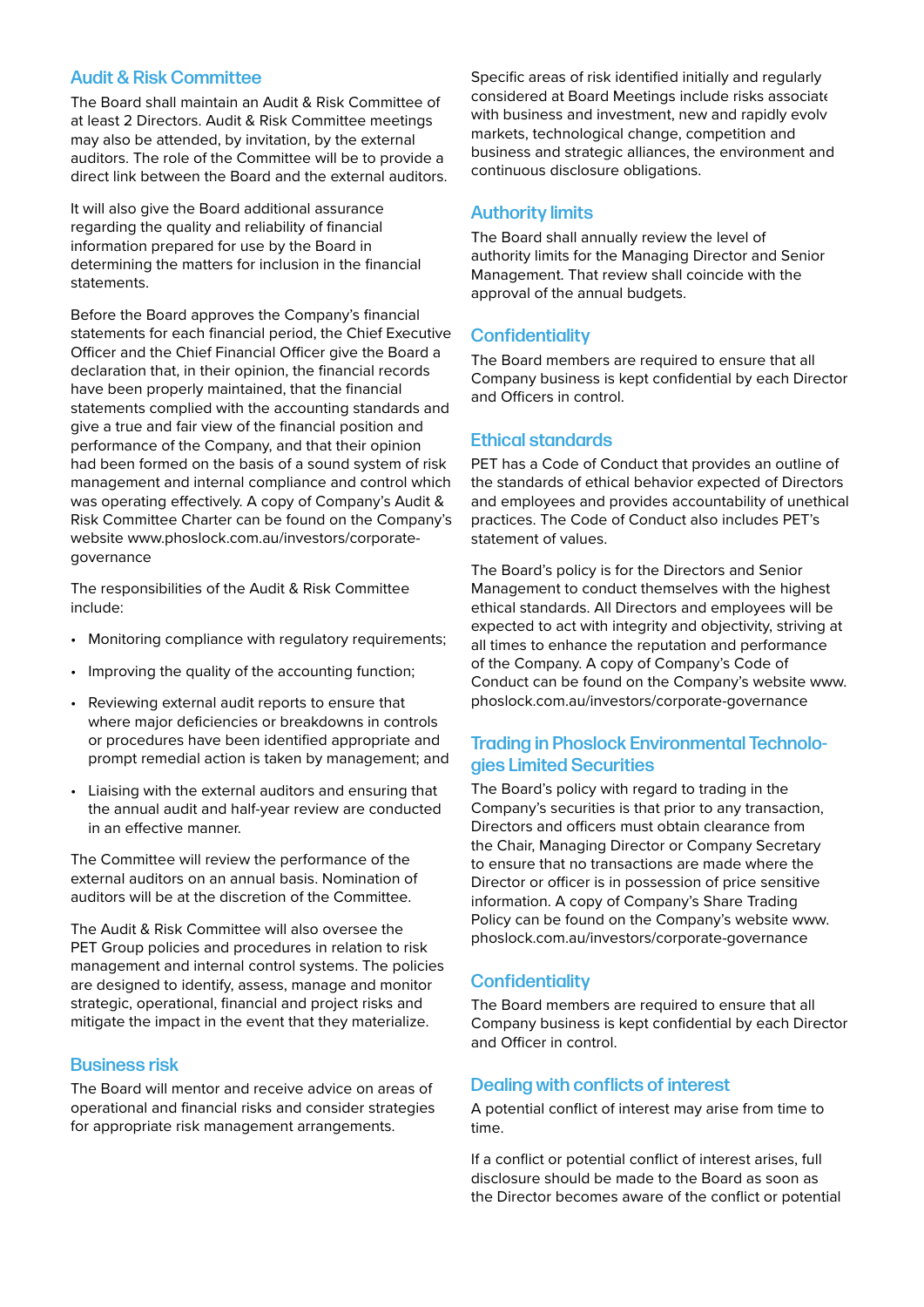conflict. The Board shall manage the conflict in such a way that the interests of the Company as a whole are safeguarded.

A conflict will arise:

- Where the private or other business interests of Directors and Officers conflict directly or indirectly with their obligations to the Company; and
- When benefits (including gifts and entertainment) are received from a person doing business which could be seen by others as creating an obligation to someone other than the Company.

Directors and Officers shall not act in a way which may cause others to question their loyalty to the Company.

#### Whistleblower policy

PET is committed to the highest standards of conduct and ethical behaviour and to promoting and supporting a culture of honest and ethical behaviour, corporate compliance and good corporate governance. PET encourages people to speak up when they see activity or behaviour that they feel is wrong or does not match its values. The purpose of our Whistleblower Policy is to provide clear guidance on how the company approaches and manages reports of this nature. With our Whistleblower Policy, the company aims to ensure that:

- Every person covered by this Policy has the opportunity to speak up anonymously when they feel we are not adhering to our corporate values. Our people should have a place to report misconduct, be confident that reports will be heard and acted on, and we will make improvements based on the results.
- Our people are confident that they are able to make reports anonymously. We are committed to protecting an informant's identity and informants only need to reveal themselves if they choose to.
- The company will investigate every report of misconduct. At the end of the investigation, we will document the results and provide feedback where appropriate.

A copy of Whistleblower Policy can be found on the Company's website www.phoslock.com.au/investors/ corporate-governance.

#### Anti-bribery and corruption policy

The purpose of the Anti-bribery and Corruption Policy is to prohibit conduct that amounts to bribery or corruption.

PET does not permit:

• engaging in bribery, facilitation payments or secret commissions, except to avoid an immediate threat to someone's safety;

- victimisation for not engaging in bribery, facilitation payments or secret commissions;
- the making of political donations on behalf of PET;
- the making of charitable or community donations that may be perceived as bribes;
- the offering or acceptance of gifts, hospitality or travel in a manner contrary to the policy; or
- engaging or paying a business partner knowing or suspecting they may engage in prohibited conduct.

#### Price Sensitive Information Policy

The purpose of the Price Sensitive Information Policy is to uphold PET's commitment to taking a proactive approach to continuous disclosure and creating a culture within PET that promotes and facilitates compliance with the company's continuous disclosure obligations.

This policy is designed to ensure that PET meets its continuous disclosure obligations under the ASX Listing Rules.

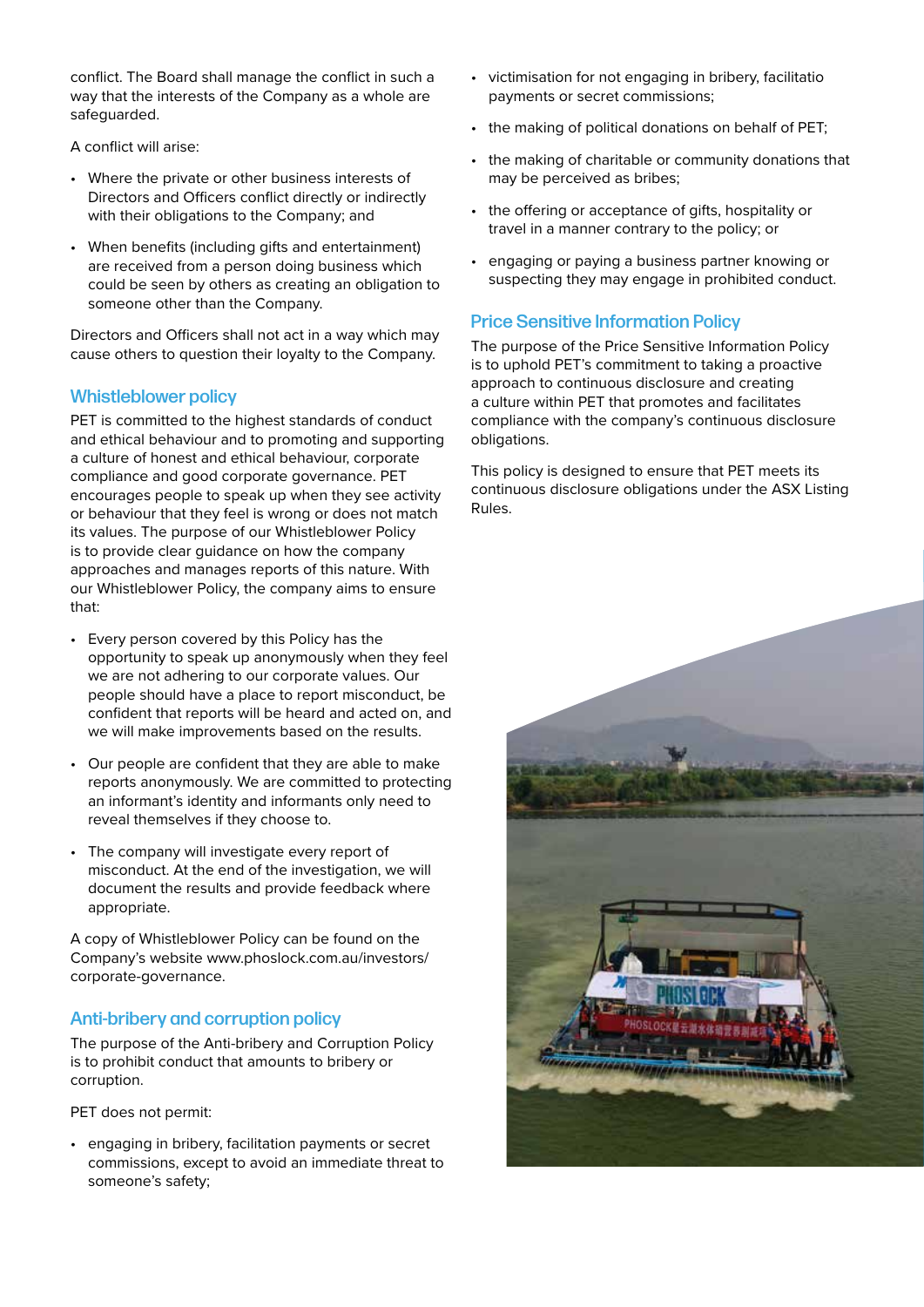# Corporate Governance **Statement** Tables 2020

## Principle 1: Lay solid foundations for management and oversight

The listed entity should disclose:

| 1.1(a) | Roles & Responsibilities of Board and Management                                                | A |
|--------|-------------------------------------------------------------------------------------------------|---|
| 1.1(b) | Matters reserved for the Board and those delegated to<br>management                             | A |
| 1.2(a) | Appropriate checks before appointing or nominating a<br>new Director                            | A |
| 1.2(b) | Provide shareholders with material information for<br>reappointment or election of new Director | А |
| 1.3    | Written agreement with each Director and Senior<br>Executive                                    | А |
| 1.4    | Company Secretary accountable to Board, via Chair                                               | А |
|        |                                                                                                 |   |

1.5 Company should have a Diversity Policy

- 1.6(a) Board should have policy of evaluating Board, its Directors and Committees
- 1.6(b) Company should disclose whether a performance evaluation has been undertaken during the reporting period
- 1.7(a) Periodic evaluation of senior executives
- 1.7(b) Company should disclose whether a performance evaluation has been undertaken during the reporting period

#### **ASX PRINCIPLE COMPANY STATUS & REFERENCE/COMMENT**

- A Roles and responsibilities of Board and Management are defined; Board reviewing and updating these
	- Matters reserved for Board and Management are defined; Board reviewing and updating these
	- A Nomination committee responsible for ensuring this occurs
- A Nomination committee responsible for ensuring this occurs
- Written agreements in place; Board reviews all existing agreements annually
- Company Secretary is accountable to the Board via Chair.
- A Company has approx. 50 employees ranging from low skilled factory workers to technical specialists with PhD's. The Company operates in 20 countries and requires fluent speakers of a number of languages. The Company's policy is to employ the person most suited to the job requirements along with applicable language skills for the country or countries that they are working in.
- A The Board reviews its composition and performance on an annual basis
- A Company undertook a performance evaluation during the reporting period by the Chair
- A Company undertook an annual review evaluating each Senior Executive during the reporting period
- A Company undertook a performance evaluation during the reporting period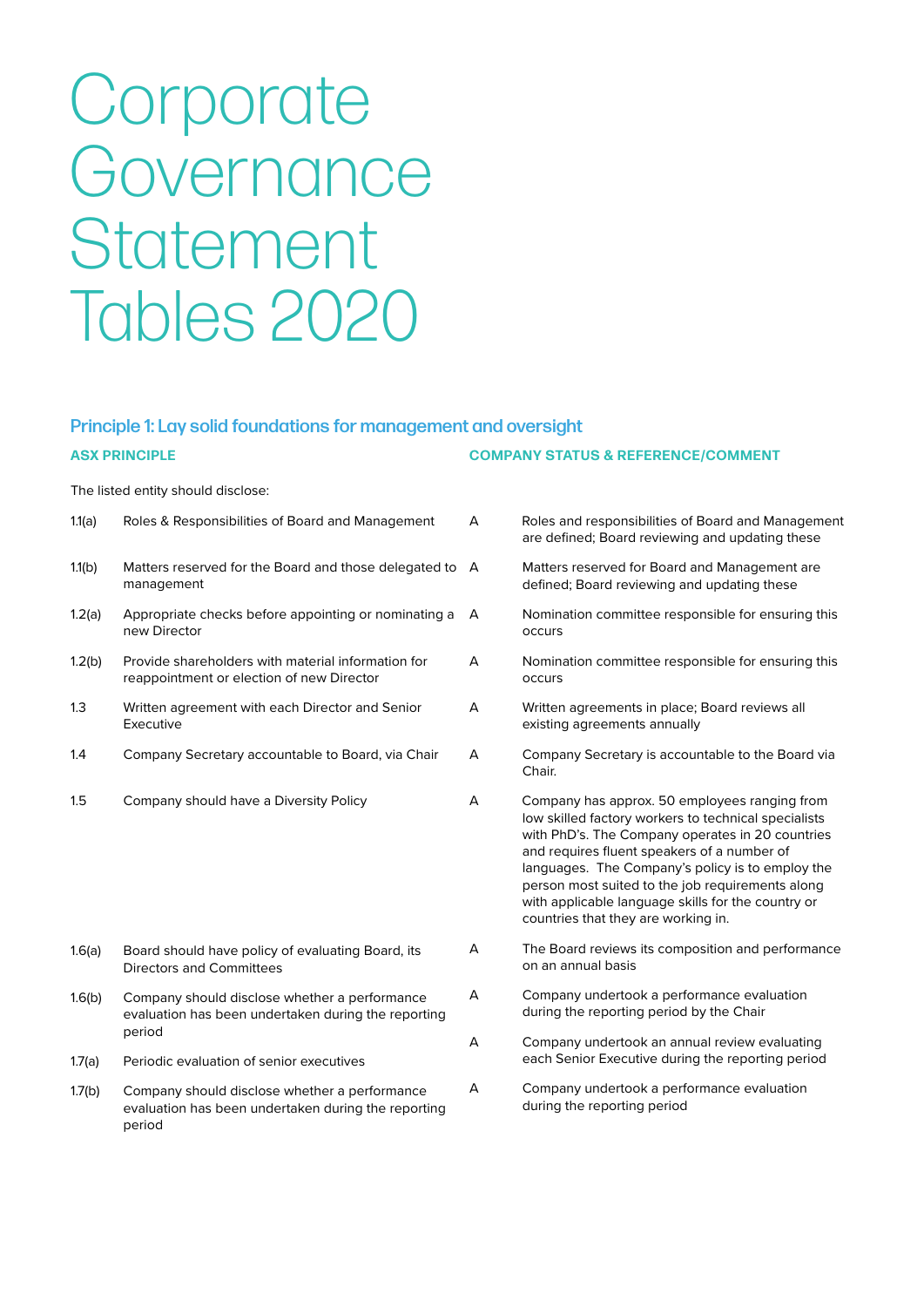### Principle 2: Structure the Board to add Value

#### **ASX PRINCIPLE COMPANY STATUS & REFERENCE/COMMENT**

| 2.1    | Company should have a Nomination Committee                                                    | A | Company has a Nomination Committee currently<br>comprising all Directors                                                                             |
|--------|-----------------------------------------------------------------------------------------------|---|------------------------------------------------------------------------------------------------------------------------------------------------------|
|        |                                                                                               |   | Nomination Committee Charter is on Company<br>website                                                                                                |
| 2.2    | Company should disclose skills of each Director                                               | A | The skills and experience of each Director is set<br>out in the Company's Annual Report and on the<br>Company's website                              |
| 2.3(a) | Company should disclose which Directors are                                                   | A | Company details which Director is independent                                                                                                        |
| 2.3(b) | considered to be independent<br>Company should detail reasons why a Director is               | A | Company has detailed on page 24 reasons why the<br>some Directors are considered independent                                                         |
| 2.3(c) | independent<br>Company should detail the length of service of each<br>Director                | A | The length of service of each Director is set out in<br>the Company's Annual Report and on the Company's<br>website                                  |
| 2.4    | A majority of Directors should be independent                                                 | А | Two of the four Directors are considered to be<br>Independent Non-Executive Directors                                                                |
| 2.5    | The Chair of the Board should be an Independent<br>Director                                   | A | The Company's Chairman given his substantial<br>holding is not considered an independent non-<br>executive director. The board is satisfied that the |
|        | The position of Chair and CEO/MD should not be<br>held by the same person                     |   | chairman is not involved in any day to day decision<br>making of the Company                                                                         |
| 2.6    | Company should provide an induction program for new $A$<br><b>Directors</b>                   |   | The positions of Chair and CEO/MD are not held by<br>the same person                                                                                 |
|        | Directors should be given opportunity to develop skills<br>and knowledge for role as Director | A | Company provides an induction program for new<br><b>Directors</b>                                                                                    |
|        |                                                                                               | А | Company will discuss with Chair and Directors if<br>development support is required                                                                  |

## Principle 3: Act Ethically and Responsibly **ASX PRINCIPLE COMPANY STATUS & REFERENCE/COMMENT**

- 3.1(a) Company should have a Code of Conduct for its Directors, executives and employees
- 3.1(b) Company should disclose the Code of Conduct

- A Company has an Code of Conduct
- A The Code of Conduct is published on the Company's website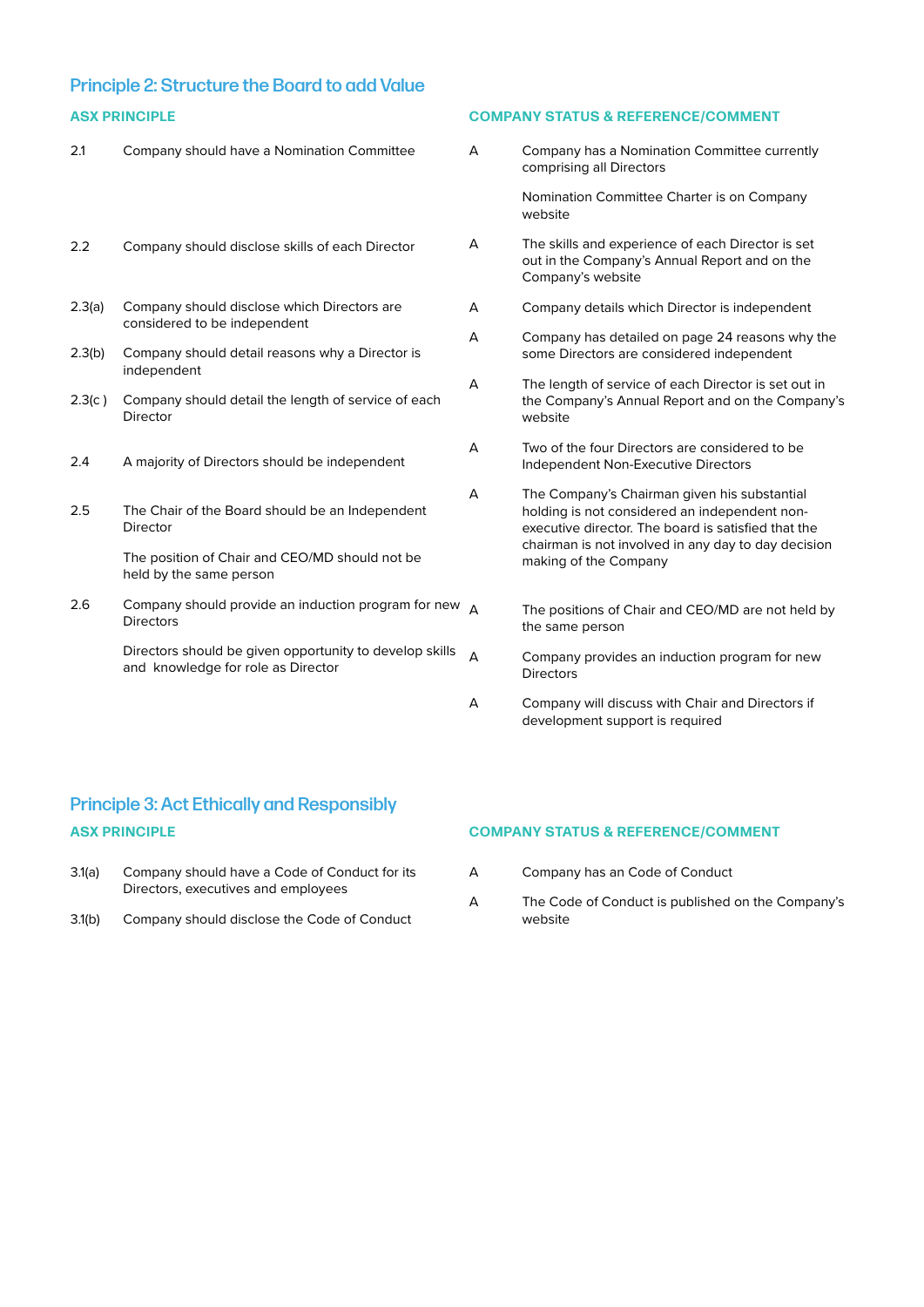### Principle 4: Safeguard Integrity in Corporate Reporting **ASX PRINCIPLE COMPANY STATUS & REFERENCE/COMMENT**

| 4.1(a)    | Company should have an Audit Committee                                                                                                                              | A | Company has an Audit and Risk Committee                                                                                                                                                                 |
|-----------|---------------------------------------------------------------------------------------------------------------------------------------------------------------------|---|---------------------------------------------------------------------------------------------------------------------------------------------------------------------------------------------------------|
| 4.1(a)(1) | Audit Committee should comprise at least three<br>Directors, majority of whom are independent                                                                       | А | Audit and Risk Committee currently has three<br>members, and two are Non-Executive Directors.<br>The Board on an on-going basis evaluates<br>the appropriateness of the composition of the<br>Committee |
|           | 4.1(a)(2) Audit Committee should be chaired by an Independent A<br>Director                                                                                         |   | Audit and Risk Committee is chaired by an<br>Independent Director                                                                                                                                       |
| 4.1(a)(3) | Audit Committee should have a charter which is<br>published                                                                                                         | А | Audit and Risk charter is published on the<br>Company's website                                                                                                                                         |
|           | 4.1(a)(4) Relevant experience of each member of Audit<br>Committee disclosed                                                                                        | A | The experience of each member of the Audit and<br>Risk Committee is set out in the Company's Annual<br>Report and on the Company's website                                                              |
|           | 4.1(a)(5) Report the number of meetings of the Audit Committee $\Delta$<br>and those who attended                                                                   |   | The number of meetings and attendance of<br>Directors at the Audit and Risk Committee meetings<br>is set out in the Company's Annual Report                                                             |
| 4.2       | Board should receive a Declaration from MD/CEO and<br>CFO that financial statements have been prepared<br>properly and Company has appropriate controls in<br>place | A | MD/CEO and CFO provide a signed declaration that<br>financial statements have been prepared properly<br>and Company has appropriate controls in place                                                   |
| 4.3       | Company should ensure that external auditors attend<br>AGM and available to answer questions                                                                        | A | External auditors attend Company's AGM and are<br>available to answer questions                                                                                                                         |

## Principle 5: Make Timely and Balanced Disclosure

| <b>ASX PRINCIPLE</b> |                                                                                                        | <b>COMPANY STATUS &amp; REFERENCE/COMMENT</b> |                                                                                                                                                                             |
|----------------------|--------------------------------------------------------------------------------------------------------|-----------------------------------------------|-----------------------------------------------------------------------------------------------------------------------------------------------------------------------------|
| 5.1(a)               | Company should have a written policy for complying<br>with the ASX Listing Rules Continuous Disclosure | A                                             | Company is fully aware of its obligations with the<br>ASX Listing Rules Continuous Disclosure. The<br>Continuous Disclosure policy is published on the<br>Company's website |
| 5.1(b)               | Company should disclose the policy or a summary of it $\Delta$                                         |                                               | Company is fully aware of its obligations with the<br>ASX Listing Rules Continuous Disclosure. The                                                                          |

Continuous Disclosure policy is published on the

Company's website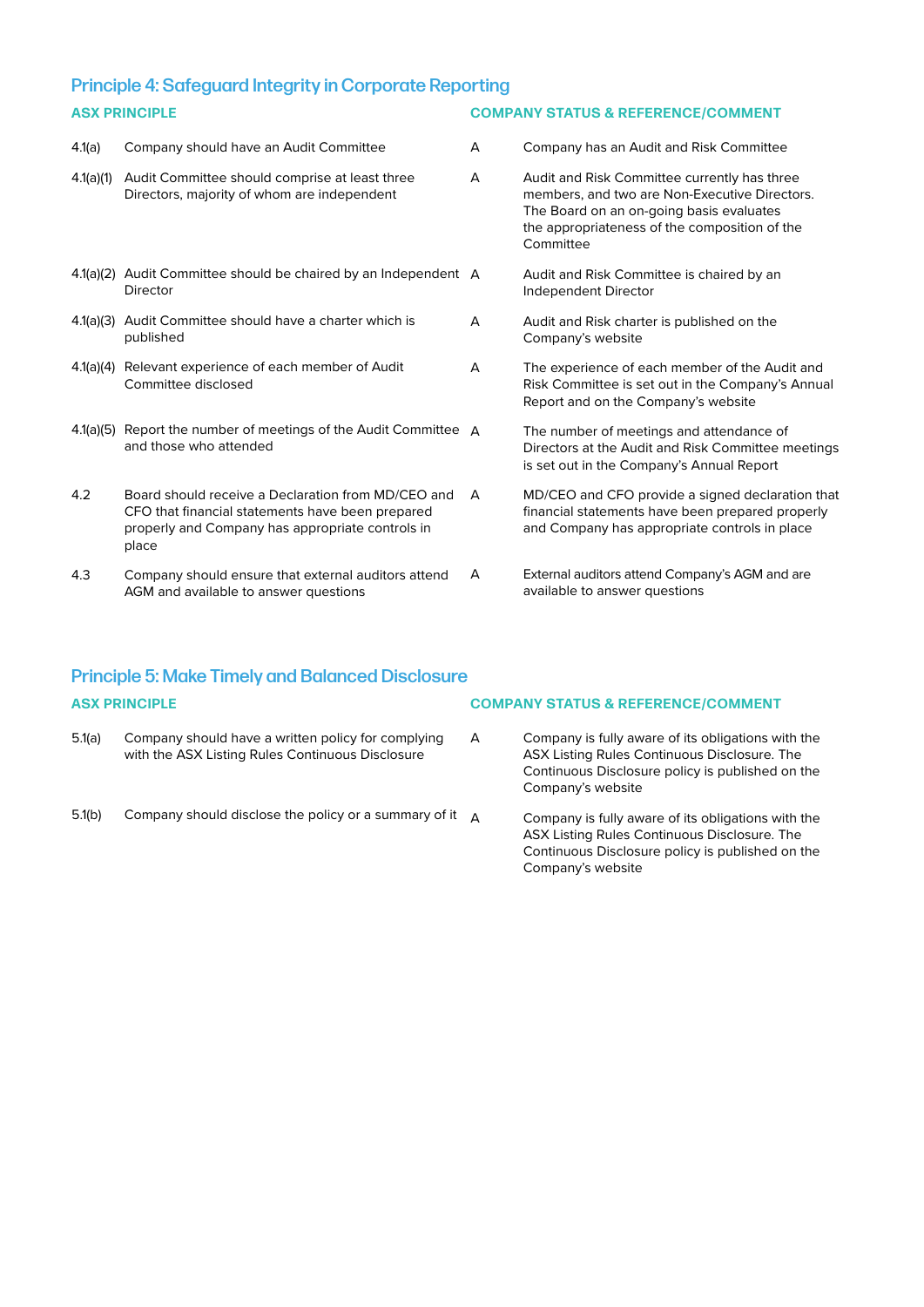### Principle 6: Respect the Right of Security Holders **ASX PRINCIPLE COMPANY STATUS & REFERENCE/COMMENT**

- 6.1 Company should provide information about itself and its governance to investors via its website
- 6.2 Company should implement an investor relations program to facilitate two way communication with investors
- 6.3 Company should disclose policies and processes to encourage participation at meetings of security holders
- 6.4 Security holders should be given the option to receive communication and send communication electronically

- A Company's website provides information about the Company and its governance
- A Given its size, Company uses ASX releases and its website to communicate material information to investors. A consultant has been engaged to assist with investor communications
- A Company encourages participation at all meetings of security holders. All security holders are sent information about a meeting in the Notice of Meeting and any accompanying materials well in advance of the meeting; at each meeting security holders are given ample opportunity to raise issues or ask questions
	- Company is working with its Share Registrar to get email addresses of all its shareholders to enable documents to be sent electronically

### Principle 7: Recognise and Manage Risk **ASX PRINCIPLE COMPANY STATUS & REFERENCE/COMMENT**

| 7.1    | Company should have a Risk Management Committee A                                                                        |   | Company has an Audit and Risk Committee which<br>covers Risk Management            |
|--------|--------------------------------------------------------------------------------------------------------------------------|---|------------------------------------------------------------------------------------|
| 7.2(a) | Board undertakes an annual review of Risk<br>Management                                                                  | A | Risk Management issues are discussed at each<br>Directors' meeting                 |
| 7.2(b) | Board should disclose whether a Risk Management<br>review took place                                                     | A | Company reports Risk Management review in<br>Directors' Report to security holders |
| 7.3(a) | Company should disclose if it has an internal audit<br>function                                                          | A | Company does not have an internal audit function.                                  |
| 7.3(b) | If no internal audit function, what is Company doing to<br>monitor risk management                                       | A | Company has internal controls to manage risk issues                                |
| 7.4    | Company should disclose if it has any material<br>exposure to economic, environmental and social<br>sustainability risks | A | Company discloses major risks in Directors' Report<br>in Annual Report             |